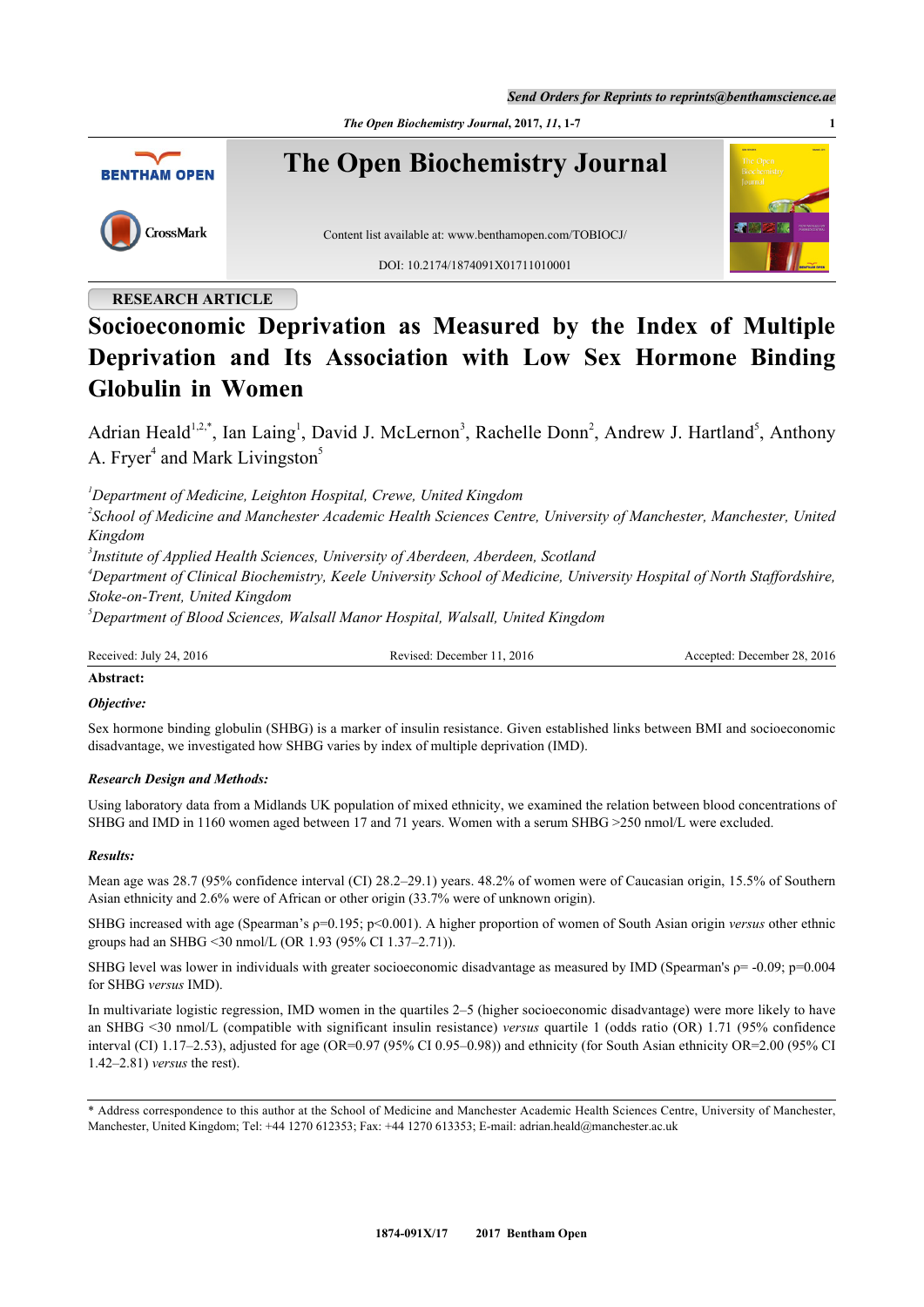#### *Conclusion:*

Lower SHBG levels in women are associated with a higher level of socioeconomic disadvantage. Given the known association between lower SHBG and higher plasma glucose, our findings suggest a link between socioeconomic disadvantage and future risk of type 2 diabetes.

**Keywords:** Sex hormone binding globulin, Index of multiple deprivation, Type 2 diabetes, Women, BMI, Ethnicity.

## **INTRODUCTION**

Sex hormone binding globulin (SHBG) is the principal transport protein for testosterone and oestradiol. Recent research, however, suggests that SHBG has additional biological significance. Low SHBG concentrations are associated with an increased risk of development of type 2 diabetes mellitus (T2DM) [[1\]](#page-4-0). Low circulating SHBG levels are also associated with insulin resistance [[2\]](#page-5-0), itself a characteristic feature of T2DM with insulin resistance playing a major role in its pathogenesis [\[3](#page-5-1)].

SHBG is a 90-kDa glycoprotein composed of two 373 amino acid subunits, each with a single steroid binding site. Its principal function has traditionally been considered to be that of a transport protein for sex steroids, regulating circulating concentrations of free (unbound) hormones and their transport to target tissues. SHBG is primarily synthesized in the liver with its production downregulated by insulin [[4\]](#page-5-2). Metabolic clearance from the intravascular compartment is biphasic with the initial clearance occurring over hours and further clearance over a half-life of several days. Glycosylation prolongs serum half-life [\[5](#page-5-3)].

Both prospective and cross-sectional studies have reported an association between low serum SHBG concentration and an increased risk of development of T2DM[[6\]](#page-5-4). Of these, 23 cross-sectional and 10 prospective studies were included in a 2006 systematic review and meta-analysis by Ding *et al.* [[1\]](#page-4-0) which reported that a higher concentration of SHBG was associated with a lower risk of development of T2DM, and that this relation was stronger for postmenopausal women than for men.

The homeostasis model assessment of insulin resistance (HOMA-IR) using fasting insulin and glucose levels can be used to estimate insulin resistance[[7\]](#page-5-5). Low SHBG has been linked with an elevated HOMA-IR (consistent with increased insulin resistance), in both men and women [[4,](#page-5-2) [8](#page-5-6) - [10](#page-5-7)].

It is well established that rates of obesity and potentially of insulin resistance are higher in more socially disadvantaged individuals [[11](#page-5-8) - [13](#page-5-9)]. Here, we determined whether index of multiple deprivation (IMD) as a measure of social disadvantage was associated with a lower SHBG in a group of women who had undergone laboratory measurement of SHBG.

Our hypothesis was that greater socioeconomic disadvantage relates to higher BMI and so would be associated with lower SHBG as a marker of insulin resistance in women.

## **METHODS**

Results of serum SHBG measurements between 1<sup>st</sup> January 2010 and 31 August 2015 from 1238 individuals were extracted from the department's laboratory information management system (LIMS) software (Clinisys WinPath v5.32; Clinisys Solutions Ltd, Chertsey, Surrey, UK).

During the study period, all SHBG tests from women were included. Where there was more than one SHBG result at a similar time point the first one was taken. The assay for SHBG was performed on the Abbott Architect immunoassay platform (Abbott Laboratories, Abbott Park, Illinois, USA). Index of multiple deprivation was derived from the full postcode (see below).

Serum SHBG results above the limit of detection of the assay ( $>250$  nmol/L) were excluded (n=78) on the basis that the woman was likely taking an oestrogen containing contraceptive or hormone replacement treatment. This left a final data set of 1,160 women.

An SHBG level of <30 nmol/L was taken as indicative of increased likelihood of impaired glucose regulation [[14\]](#page-5-10).

#### **Indices of Multiple Deprivation**

The English Indices of Deprivation combine factors of housing, social and economic issues to give a single deprivation score for small areas (known as Lower-Layer Super Output Areas or LSOAs) in England. An overall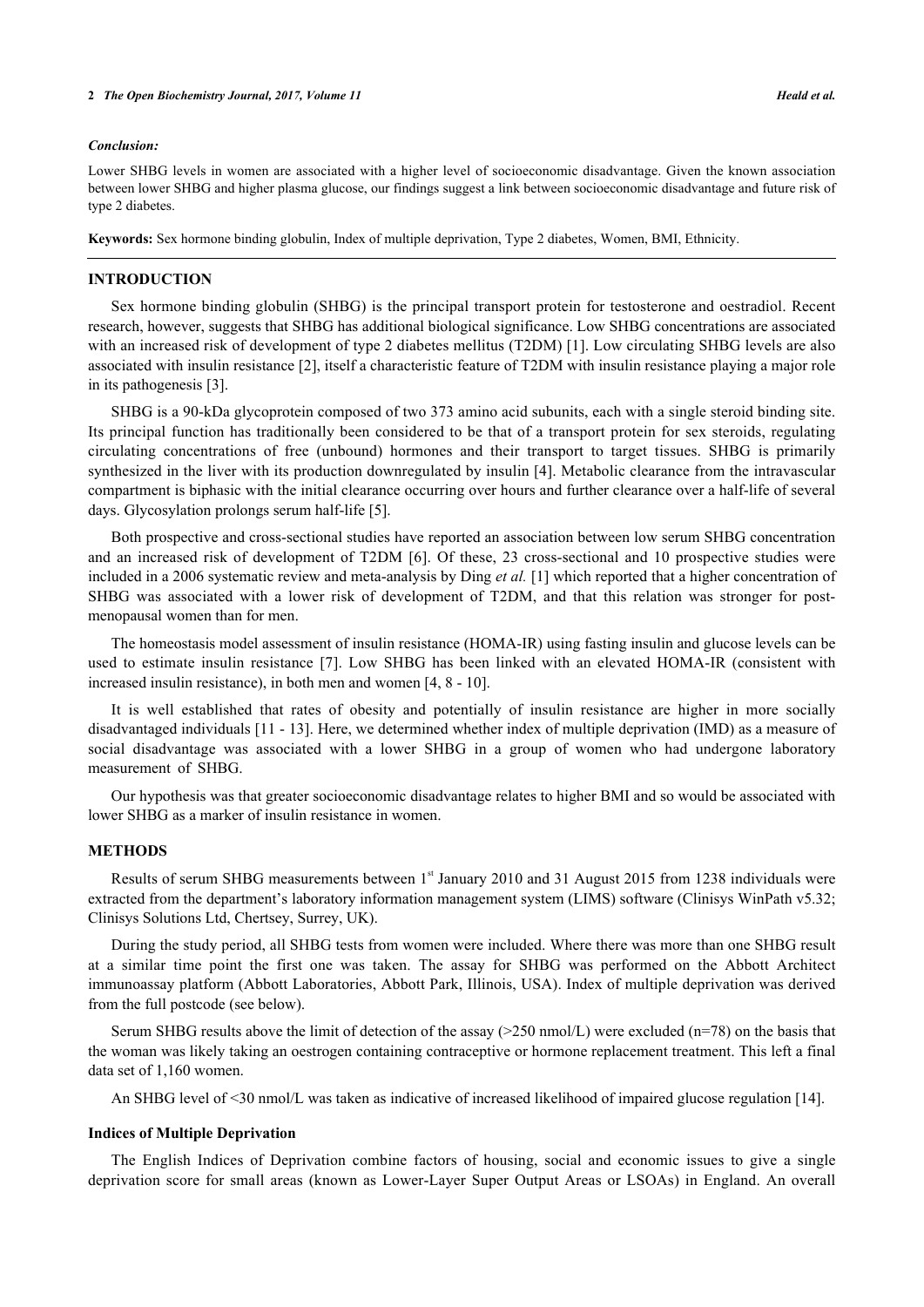weighted aggregation index of multiple deprivation (IMD) is generated based on thirty seven separate indicators, organized across seven distinct domains of deprivation and each area is ranked from the least to most deprived. The criteria and their associated weightings are: Income deprivation, 22.5%, Employment deprivation, 22.5%, Health deprivation and disability 13.5%, Education, skills and training deprivation 13.5%, Barriers to housing and services 9.3%, Crime 9.3% and Living environment deprivation 9.3% [\[15](#page-5-11)].

The indices are a widely used standard measure for comparing areas across the country and can help to identify areas with high levels of overall deprivation or areas with specific concerns, health for example, that may not be recognised from the overall index. The measures of deprivation are collected nationally and published every 3-4 years, hence data behind the 2015 IMD are for the year 2012–2013 and as such, will not reflect any policy changes, economic changes or regeneration effects since then. In the IMD 2015, the most deprived LSOA in England is given a rank of 1 and the least deprived is ranked 32,844.

Each SHBG result with an associated postcode was linked to its LSOA using the geoconvert tool [\[16\]](#page-5-12). Subsequently, the 2015 indices of multiple deprivation and rank were linked to the LSOA for the specified postcode.

## **Statistical Analysis**

The data were analysed using MedCalc (version 11.0; MedCalc Software, Belgium). The distribution of continuous variables were assessed using frequency histograms and Kolmogorov-Smirnov normality test. Medians (interquartile range) were presented for skewed data. The Mann-Whitney U-test was used to compare skewed data between the White Europeans and South Asians whilst the Kruskal-Wallis test was used to compare multiple groups (with Dunn's multiple comparison test when a significance difference was found). Correlations between non-parametric variables and parametric continuous variables were calculated using Spearman and Pearson correlation coefficients, respectively.

A logistic regression analysis was performed to investigate the effect of age, ethnicity and IMD on SHBG as a dependent binary variable. For this analysis, SHBG was coded as 1 for values <30 nmol/L and 0 for values  $\geq$ 30 nmol/L.

#### **RESULTS**

Data was analysed for 1,160 women. Mean age was 28.7 (95% CI 28.2–29.1) years. The age range was 17–71 years. 48.1% women were Caucasian, 15.2% of women were of South Asian ethnicity and 2.6% of women were of other ethnicity, including African Caribbean or African origin, while in 34.1% of women ethnicity was not known.

<span id="page-2-0"></span>Circulating SHBG level increased with age (Spearman's ρ=0.2; p<0.0001; Fig. (**[1](#page-2-0)**)). For each 5 year increase in age in the women studied, SHBG increased by 16.5%. There was no relation between IMD and age.



Fig. (1). Sex hormone binding globulin (SHBG) level (nmol/L) by age (years) for all women.

<span id="page-2-1"></span>By quintile of IMD, SHBG was higher in the most advantaged quintile 1 of IMD (median 46 (interquartile range 29–69 nmol/L)) *versus* quintiles 2–5 (median 39 (26–59)) nmol/L) (H=13.55, p=0.009; Fig. (**[2](#page-2-1)**)).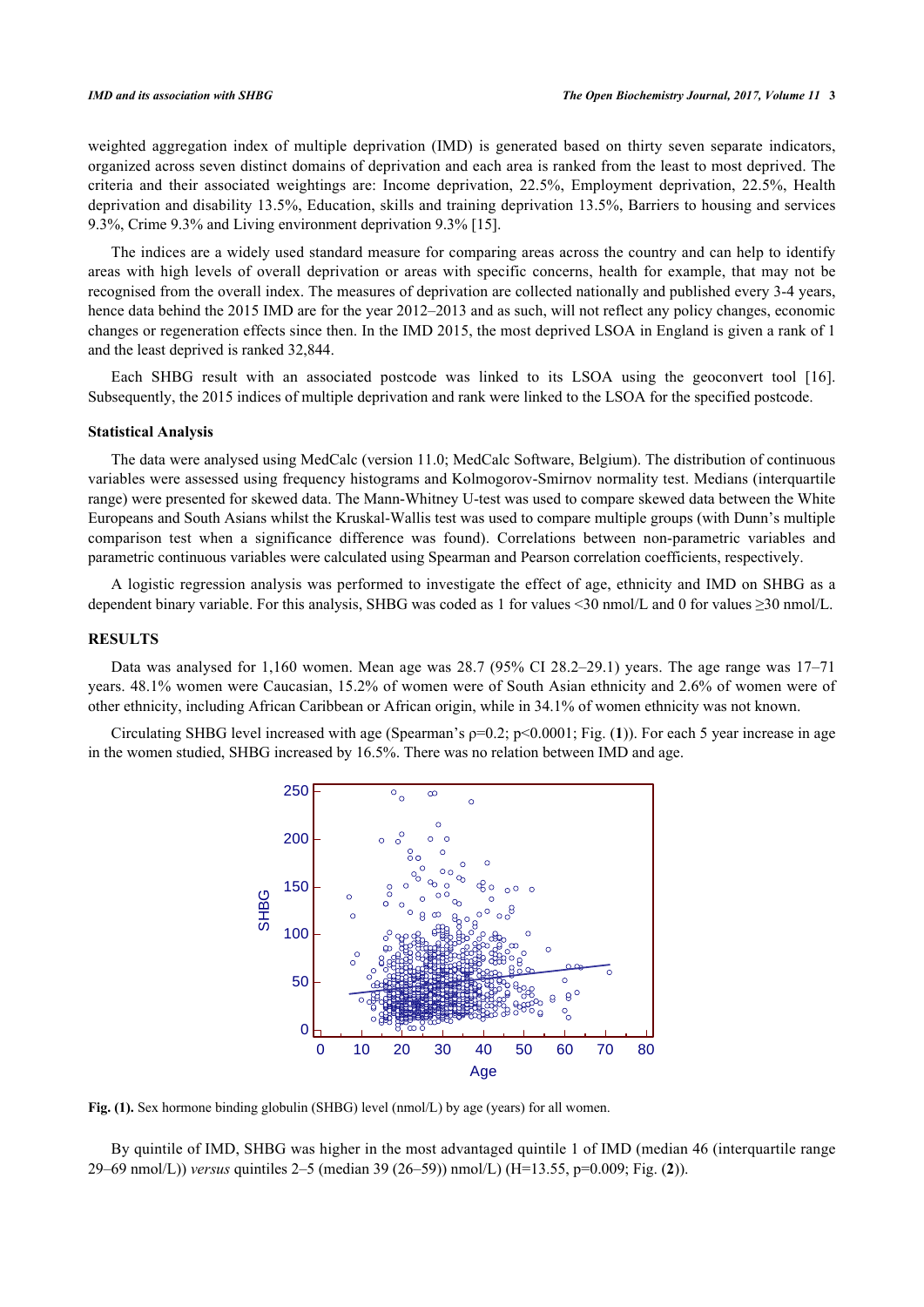

**Fig. (2).** Quintiles of Index of Multiple Deprivation (IMD) *versus* sex hormone binding globulin (SHBG) level (nmol/L). Quintile  $1 =$  lowest deprivation, quintile  $5 =$  highest deprivation. Data are presented as median (interquartile range). \*\*: p=0.009 *versus* quintiles 2–5.

<span id="page-3-0"></span>SHBG was lower in women of South Asian ethnicity (median 33.5 (interquartile range (IQR) 22–53 nmol/L)) *versus* White Europeans (median 42.0 (IQR 28–64); p=0.0001; Fig. (**[3](#page-3-0)**)).



**Fig. (3).** Circulating sex hormone binding globulin (SHBG) level (nmol/L) by ethnic group. \*\*\*: p=0.0001 versus Caucasian group.

Women of South Asian origin were more likely to have an SHBG of 30 nmol/L or lower, compatible with an elevated risk of dysglycaemia (14) *versus* other ethnic groups (OR 1.93 (95% CI 1.37–2.71)). There was a negative univariate relation between SHBG and random plasma glucose so that a lower SHBG was related to a higher plasma glucose Spearman's ρ -0.24, p=0.018) for the women on whom both measurements were available (n=97).

There was a negative univariate relation between SHBG and alanine aminotransaminase (ALT) so that a lower SHBG was related to a higher ALT (Spearman's  $\rho = -0.30$ , p<0.0001) for the 282 women on whom both measurements were available, in keeping with the value of SHBG as a marker of hepatic protein synthesis.

#### **Multivariate Analyses**

In multivariate logistic regression, IMD women in the quartiles 2–5 (higher socioeconomic disadvantage) were more likely to have an SHBG <30 nmol/L (compatible with impaired glucose regulation) [[14\]](#page-5-10) *versus* quartile 1 (most advantaged) (odds ratio (OR) 1.71 (95% CI: 1.17–2.53), adjusted for age (OR=0.97 (95% CI 0.95–0.98)) and ethnicity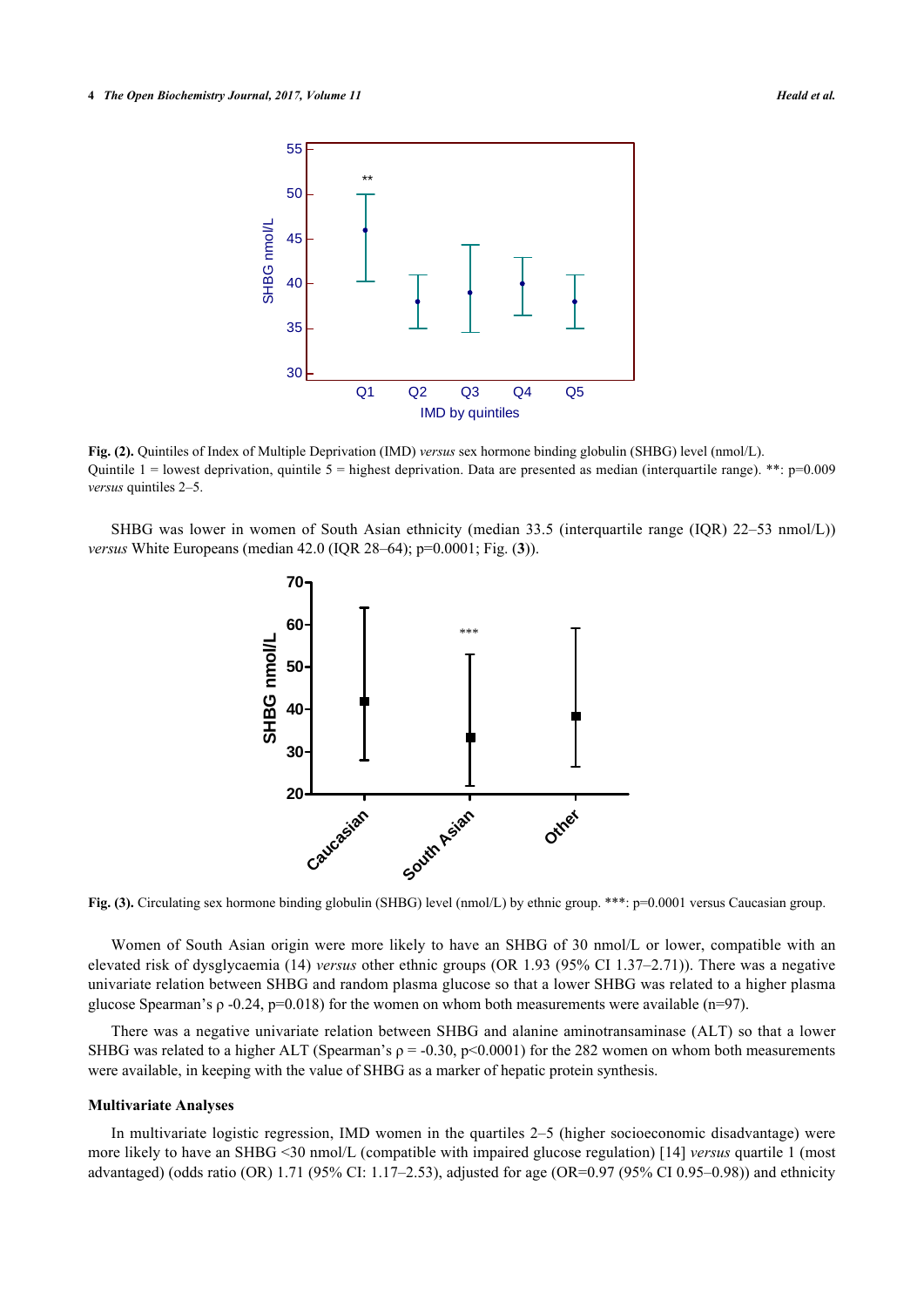(for South Asian ethnicity OR=2.00 (95% CI 1.42–2.81) *versus* other ethnic groups).

#### **DISCUSSION**

We have found that lower SHBG levels in women are associated with a higher level of socioeconomic disadvantage. Given the association between lower SHBG and insulin resistance in both men and women [[1](#page-4-0), [2](#page-5-0), [4,](#page-5-2) [7,](#page-5-5) [9](#page-5-13), [10\]](#page-5-7) and the relation between low SHBG and higher plasma glucose [[14\]](#page-5-10), our findings are further evidence for the link between socioeconomic disadvantage and future risk of impaired glucose regulation.

While the dataset used for our analysis did not include BMI or waist circumference we were able to include a significant number of women across a wide range of IMD with SHBG levels in the analysis.

The fact that the main difference between the quintiles of IMD was between quintile 1, the most advantaged, and quintiles 2–5 of greater disadvantage poses some intriguing questions about differences in lifestyle choices between the most advantaged quintile of the population and the other groups, particularly in relation to exercise levels, calorie intake and efforts to maintain a healthy weight.

As previous studies have shown [\[17](#page-5-14)], SHBG increased by age of the woman. This relates to the progressive decline in pancreatic beta cell function with age seen in both women and men [[18\]](#page-5-15). SHBG production at the liver is profoundly downregulated in relation to hepatic insulinisation. With increasing age, hepatic insulinisation diminishes with a resultant increase in hepatic SHBG production with a resultant increase in SHBG as seen here.

We and others have previously shown that SHBG levels are lower in men and women of South Asian origin [\[14\]](#page-5-10). The data reported here supported this, with SHBG being significantly lower in women of South Asian origin as a marker of the well-established phenomenon of greater insulin resistance in this group compared with their Caucasian counterparts.

Low SHBG concentration is associated with adverse cardiovascular risk factors[[19](#page-5-16), [20](#page-5-17)] and is considered an independent risk marker for the development of T2DM in women [\[2](#page-5-0), [14\]](#page-5-10). Correlations between low SHBG concentrations and hyper-insulinemia have previously been shown in both health and hyperinsulinemic disease states such as PCOS and T2DM [\[21](#page-5-18), [22](#page-5-19)]. This strong association has prompted suggestions that a low level of SHBG could be used as a marker to identify individuals with insulin resistance [\[22](#page-5-19), [23](#page-6-0)].

Weaknesses of the study are the absence of any precise phenotypic data in relation to evidence for PCOS, its crosssectional nature and the absence of any information about the treatments taken by the women. Nevertheless, the data presented is robust and our finding that IMD is an independent determinant of SHBG level is valid. Any women with very high SHBG suggestive of them taking oestrogen containing preparations were excluded.

Strengths of our study are the number of women included, the diversity of ethnicity of the women with a good number of women of South Asian origin and the wide variation in IMD in the sample.

## **CONCLUSION**

We have shown that lower SHBG levels in women are associated with a higher level of socioeconomic disadvantage along with ethnic differences between Caucasian *versus* South Asian origin people. Given the known association between lower SHBG and higher plasma glucose, our findings suggest a link between socioeconomic disadvantage and future risk of type 2 diabetes.

## **CONFLICT OF INTEREST**

The authors confirm that this article content has no conflict of interest.

## **ACKNOWLEDGEMENTS**

M.L., I.L. and A.H.H. participated in the study concept and design, acquisition of data, study analysis, interpretation of data, drafting of the manuscript. D.M. provided statistical expertise. R.D., A.J.H., and A.F. participated in the interpretation of data and critical revision of the manuscript.

#### **REFERENCES**

<span id="page-4-0"></span>[1] Ding, E.L.; Song, Y.; Malik, V.S.; Liu, S. Sex differences of endogenous sex hormones and risk of type 2 diabetes: a systematic review and meta-analysis. *JAMA,* **2006**, *295*(11), 1288-1299. [\[http://dx.doi.org/10.1001/jama.295.11.1288](http://dx.doi.org/10.1001/jama.295.11.1288)] [PMID: [16537739\]](http://www.ncbi.nlm.nih.gov/pubmed/16537739)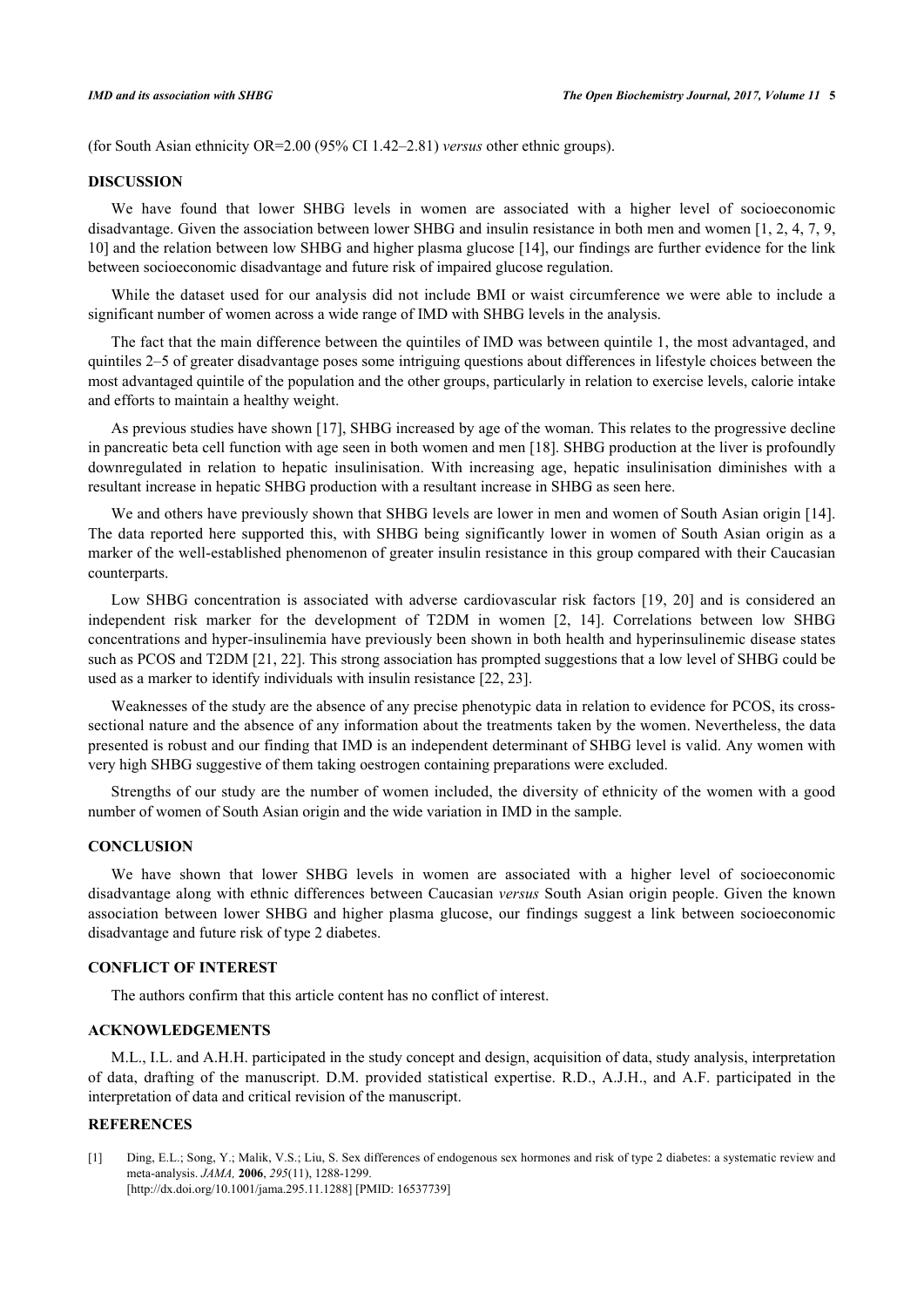- <span id="page-5-0"></span>[2] Ding, E.L.; Song, Y.; Manson, J.E.; Hunter, D.J.; Lee, C.C.; Rifai, N.; Buring, J.E.; Gaziano, J.M.; Liu, S. Sex hormone-binding globulin and risk of type 2 diabetes in women and men. *N. Engl. J. Med.,* **2009**, *361*(12), 1152-1163. [\[http://dx.doi.org/10.1056/NEJMoa0804381](http://dx.doi.org/10.1056/NEJMoa0804381)] [PMID: [19657112\]](http://www.ncbi.nlm.nih.gov/pubmed/19657112)
- <span id="page-5-1"></span>[3] DeFronzo, R. Pathogenesis of type 2 diabetes mellitus. *Med. Clin. North. Am.,* **2004**, *88*(4), 787-835. [\[http://dx.doi.org/10.1016/j.mcna.2004.04.013](http://dx.doi.org/10.1016/j.mcna.2004.04.013)]
- <span id="page-5-2"></span>[4] Jayagopal, V.; Kilpatrick, E.S.; Jennings, P.E.; Hepburn, D.A.; Atkin, S.L. The biological variation of testosterone and sex hormone-binding globulin (SHBG) in polycystic ovarian syndrome: Implications for SHBG as a surrogate marker of insulin resistance. *J. Clin. Endocrinol. Metab.,* **2003**, *88*(4), 1528-1533. [\[http://dx.doi.org/10.1210/jc.2002-020557](http://dx.doi.org/10.1210/jc.2002-020557)] [PMID: [12679434\]](http://www.ncbi.nlm.nih.gov/pubmed/12679434)
- <span id="page-5-3"></span>[5] Avvakumov, G.V.; Cherkasov, A.; Muller, Y.A.; Hammond, G.L. Structural analyses of sex hormone-binding globulin reveal novel ligands and function. *Mol. Cell. Endocrinol.,* **2010**, *316*(1), 13-23. [\[http://dx.doi.org/10.1016/j.mce.2009.09.005](http://dx.doi.org/10.1016/j.mce.2009.09.005)] [PMID: [19748550\]](http://www.ncbi.nlm.nih.gov/pubmed/19748550)
- <span id="page-5-4"></span>[6] Le, T.N.; Nestler, J.E.; Strauss, J.F., III; Wickham, E.P., III. Sex hormone-binding globulin and type 2 diabetes mellitus. *Trends Endocrinol. Metab.,* **2012**, *23*(1), 32-40. [\[http://dx.doi.org/10.1016/j.tem.2011.09.005](http://dx.doi.org/10.1016/j.tem.2011.09.005)] [PMID: [22047952\]](http://www.ncbi.nlm.nih.gov/pubmed/22047952)
- <span id="page-5-5"></span>[7] Matthews, D.R.; Hosker, J.P.; Rudenski, A.S.; Naylor, B.A.; Treacher, D.F.; Turner, R.C. Homeostasis model assessment: insulin resistance and β-cell function from fasting plasma glucose and insulin concentrations in man. *Diabetologia,* **1985**, *28*(7), 412-419. [\[http://dx.doi.org/10.1007/BF00280883\]](http://dx.doi.org/10.1007/BF00280883) [PMID: [3899825](http://www.ncbi.nlm.nih.gov/pubmed/3899825)]
- <span id="page-5-6"></span>[8] Li, C.; Ford, E.S.; Li, B.; Giles, W.H.; Liu, S. Association of testosterone and sex hormone-binding globulin with metabolic syndrome and insulin resistance in men. *Diabetes Care,* **2010**, *33*(7), 1618-1624. [\[http://dx.doi.org/10.2337/dc09-1788](http://dx.doi.org/10.2337/dc09-1788)] [PMID: [20368409\]](http://www.ncbi.nlm.nih.gov/pubmed/20368409)
- <span id="page-5-13"></span>[9] Akin, F.; Bastemir, M.; Alkis, E. Effect of insulin sensitivity on SHBG levels in premenopausal *versus* postmenopausal obese women. *Adv. Ther.,* **2007**, *24*(6), 1210-1220. [\[http://dx.doi.org/10.1007/BF02877767\]](http://dx.doi.org/10.1007/BF02877767) [PMID: [18165203](http://www.ncbi.nlm.nih.gov/pubmed/18165203)]
- <span id="page-5-7"></span>[10] Akin, F.; Bastemir, M.; Alkiş, E.; Kaptanoglu, B. SHBG levels correlate with insulin resistance in postmenopausal women. *Eur. J. Intern. Med.,* **2009**, *20*(2), 162-167. [\[http://dx.doi.org/10.1016/j.ejim.2007.09.023](http://dx.doi.org/10.1016/j.ejim.2007.09.023)] [PMID: [19327605\]](http://www.ncbi.nlm.nih.gov/pubmed/19327605)
- <span id="page-5-8"></span>[11] Royal College of Physicians, Royal College of Paediatrics and Child Health and Faculty of Public Health. In: *Storing up problems: the medical case for a slimmer nation. Report of a working party*; RCP, RCPCH and Faculty of Public Health: London, **2004**.
- [12] McLaren, L. Socioeconomic status and obesity. *Epidemiol. Rev.,* **2007**, *29*(1), 29-48. [\[http://dx.doi.org/10.1093/epirev/mxm001](http://dx.doi.org/10.1093/epirev/mxm001)] [PMID: [17478442](http://www.ncbi.nlm.nih.gov/pubmed/17478442)]
- <span id="page-5-9"></span>[13] Evans, J.M.; Newton, R.W.; Ruta, D.A.; MacDonald, T.M.; Morris, A.D. Socio-economic status, obesity and prevalence of Type 1 and Type 2 diabetes mellitus. *Diabet. Med.,* **2000**, *17*(6), 478-480. [\[http://dx.doi.org/10.1046/j.1464-5491.2000.00309.x\]](http://dx.doi.org/10.1046/j.1464-5491.2000.00309.x) [PMID: [10975218](http://www.ncbi.nlm.nih.gov/pubmed/10975218)]
- <span id="page-5-10"></span>[14] Heald, A.H.; Anderson, S.G.; Ivison, F.; Riste, L.; Laing, I.; Cruickshank, J.K.; Gibson, J.M. Low sex hormone binding globulin is a potential marker for the metabolic syndrome in different ethnic groups. *Exp. Clin. Endocrinol. Diabetes,* **2005**, *113*(9), 522-528. [\[http://dx.doi.org/10.1055/s-2005-865807](http://dx.doi.org/10.1055/s-2005-865807)] [PMID: [16235154\]](http://www.ncbi.nlm.nih.gov/pubmed/16235154)
- <span id="page-5-11"></span>[15] *English indices of deprivation ,* **2015**, Available at:<http://www.gov.uk/government/statistics/english-indices-of-deprivation-2015.>
- <span id="page-5-12"></span>[16] *GeoConvert,* **2016**, Available at: <http://geoconvert.mimas.ac.uk>
- <span id="page-5-14"></span>[17] Lecomte, P.; Lecureuil, N.; Lecureuil, M.; Lemonnier, Y.; Mariotte, N.; Valat, C.; Garrigue, M.A. Sex differences in the control of sexhormone-binding globulin in the elderly: role of insulin-like growth factor-I and insulin. *Eur. J. Endocrinol.,* **1998**, *139*(2), 178-183. [\[http://dx.doi.org/10.1530/eje.0.1390178](http://dx.doi.org/10.1530/eje.0.1390178)] [PMID: [9724073\]](http://www.ncbi.nlm.nih.gov/pubmed/9724073)
- <span id="page-5-15"></span>[18] Gunasekaran, U.; Gannon, M. Type 2 diabetes and the aging pancreatic beta cell. *Aging (Albany, N.Y.),* **2011**, *3*(6), 565-575. [\[http://dx.doi.org/10.18632/aging.100350\]](http://dx.doi.org/10.18632/aging.100350) [PMID: [21765202](http://www.ncbi.nlm.nih.gov/pubmed/21765202)]
- <span id="page-5-16"></span>[19] Haffner, S.M.; Katz, M.S.; Stern, M.P.; Dunn, J.F. Association of decreased sex hormone binding globulin and cardiovascular risk factors. *Arteriosclerosis,* **1989**, *9*(1), 136-143. [\[http://dx.doi.org/10.1161/01.ATV.9.1.136](http://dx.doi.org/10.1161/01.ATV.9.1.136)] [PMID: [2643424\]](http://www.ncbi.nlm.nih.gov/pubmed/2643424)
- <span id="page-5-17"></span>[20] Sutton-Tyrrell, K.; Wildman, R.P.; Matthews, K.A.; Chae, C.; Lasley, B.L.; Brockwell, S.; Pasternak, R.C.; Lloyd-Jones, D.; Sowers, M.F.; Torréns, J.I. Sex-hormone-binding globulin and the free androgen index are related to cardiovascular risk factors in multiethnic premenopausal and perimenopausal women enrolled in the Study of Women Across the Nation (SWAN). *Circulation,* **2005**, *111*(10), 1242-1249.

[\[http://dx.doi.org/10.1161/01.CIR.0000157697.54255.CE](http://dx.doi.org/10.1161/01.CIR.0000157697.54255.CE)] [PMID: [15769764\]](http://www.ncbi.nlm.nih.gov/pubmed/15769764)

<span id="page-5-18"></span>[21] Haffner, S.M.; Katz, M.S.; Stern, M.P.; Dunn, J.F. The relationship of sex hormones to hyperinsulinemia and hyperglycemia. *Metabolism,* **1988**, *37*(7), 683-688.

[\[http://dx.doi.org/10.1016/0026-0495\(88\)90091-1](http://dx.doi.org/10.1016/0026-0495(88)90091-1)] [PMID: [3290626](http://www.ncbi.nlm.nih.gov/pubmed/3290626)]

<span id="page-5-19"></span>[22] Haffner, S.M.; Valdez, R.A.; Morales, P.A.; Hazuda, H.P.; Stern, M.P. Decreased sex hormone-binding globulin predicts non-insulin dependent diabetes mellitus in women but not in men. *J. Clin. Endocrinol. Metab.,* **1993**, *77*, 56-60.